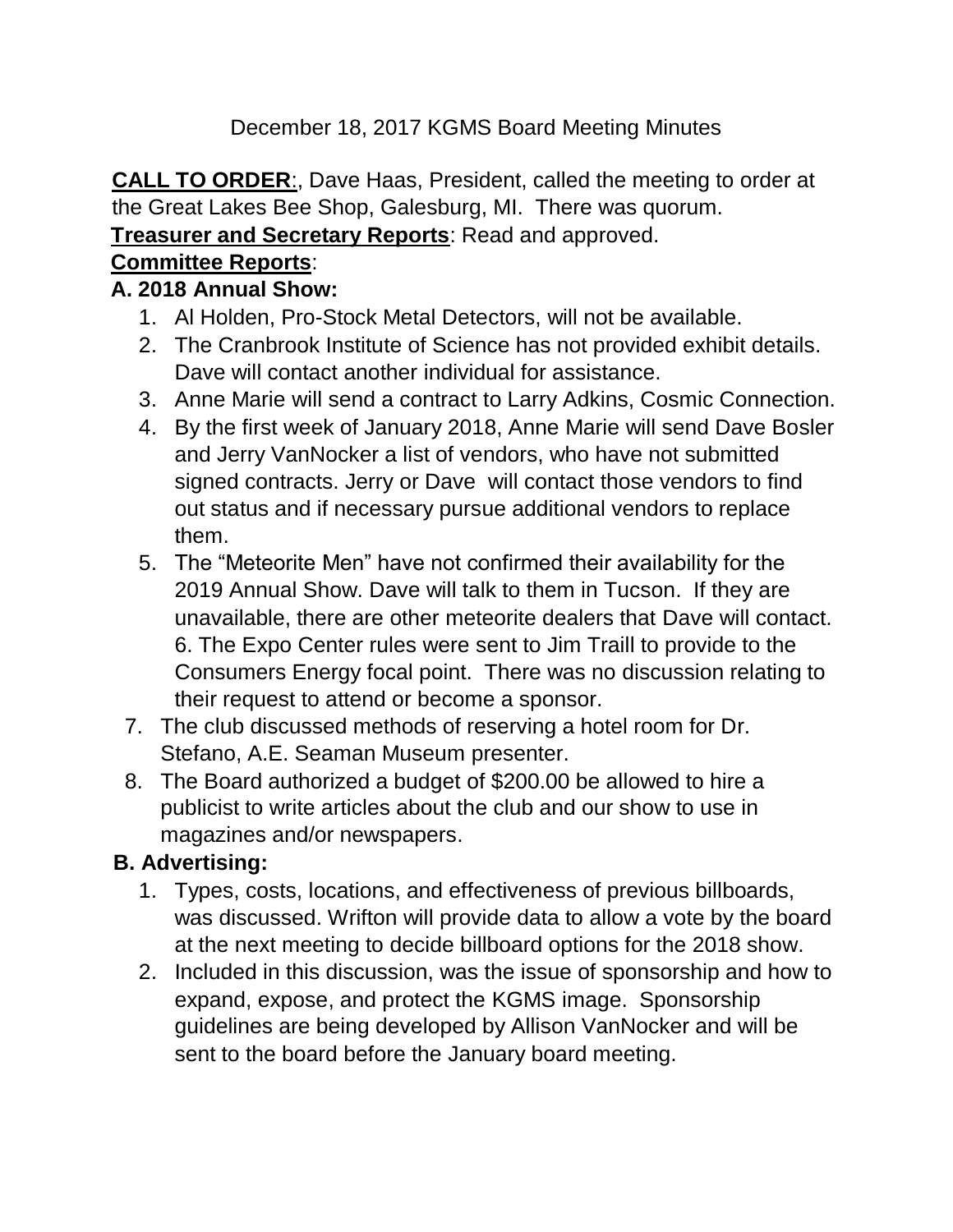3. Additionally, advertising pros and cons provided by placing yard signs or advertisements on vehicles was discussed.

## **C. GEMS, Past Newsletters:**

1. Jack Fuller provided all the past GEMs newsletters on a Flash drive to Wrifton for addition to the club webpage.

# **D. Sponsored Field Trips:**

- 1. Wrifton owns a mineral claim in Colorado. He would like to officially offer a KGMS club sponsored Field Trip to his location, however, he was unsure of requirements. Insurance coverage and necessary permission or permit slips was discussed.
- 2. Kim Strawbridge offered to research permit or permission slips which could be used by Wrifton, to allow individuals onto his claim.
- 3. It was also discussed that since so many club members will be in Tucson, AZ in late January and early February that a "club sanctioned" trip might be offered. Dave stated he usually does offer to take anyone out to locations for impromptu field trips, however, there will not be a club sanctioned field trip prepared for 2018.

# **E. Elizabethe Schau Scholarship:**

1. The treasurer reported donations have been received for the Elizabethe Schau scholarship.

# **F. Board Position Replacements:**

- 1. Voting occurred at the December General meeting for the following positions:
	- a. The Board Member At Large position will be held by Donna Siebert.
	- b. Secretary position will be filled by Cynthia Gauthier.
	- c. One of the replacements for the non-board position, Field Trip Coordinator will be filled by Kim Strawbridge.
- 2. All were in attendance for the December Board meeting.

# **G. Donation:**

1. The Elizabethe Shau heirs are donating Elizabethe's geology collections to the club. They stipulated they would like the material to be sold and the funds used to support a scholarship fund in her name over the coming years. Dave Haas will pick the material up when estate is finalized.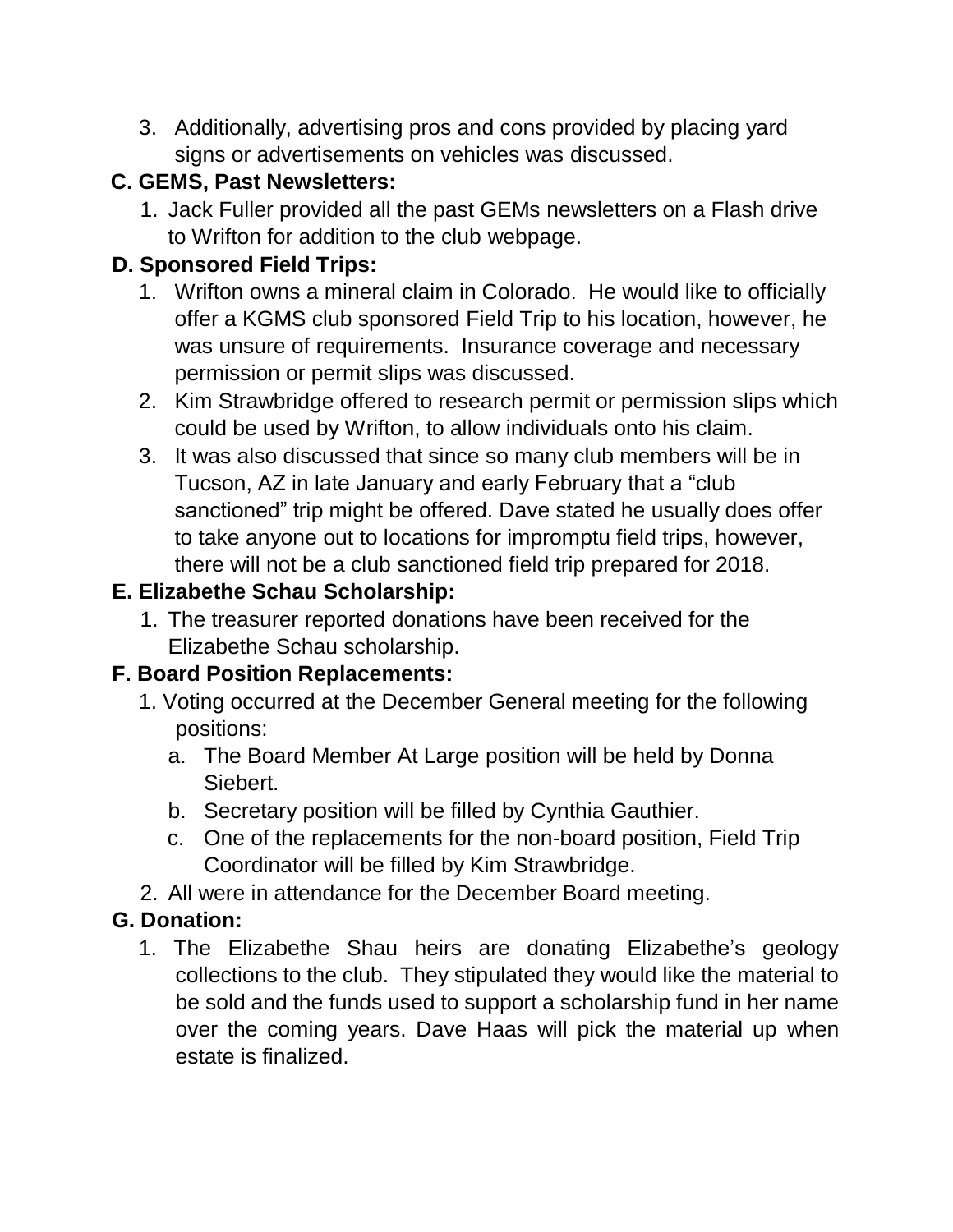## **H. Kitty Starbuck Publications:**

1. The Starbuck family authorized publication to any club desiring to publish any of Kitty's word puzzles, quizzes, etc.

## **I. Email Addresses - Access to and Working Status:**

- 1. Jack Fuller asked for confirmation that email addresses are working. Jack and Wrifton will work together to ensure addresses are usable.
- 2. When a member wants to pass on information to the membership, they should let Wrifton know and he will do the actual forwarding to our membership using the club's distribution list through the website. Our most accurate mailing list is located there.

# **J. Lapidary Equipment Maintenance and Training costs:**

- 1. The following three proposals were presented and approved:
	- a. The board authorized Dave Haas to repair one of the grinders at an expense not to exceed \$300.00.
	- b. The board authorized increasing the lapidary training cost from \$5.00 for 4 hours of training to \$20.00 for 4 hours of training. This will cover heating costs and repairs of equipment. Only members may attend these classes. If necessary, membership may be acquired on the first day of training.
	- c. The board authorized charging members a fee of \$10.00 for 4 hours of use on the lapidary equipment. This is not for "production use" but it is for a member to finish up a project that does not require "training or extreme supervision."

# **K. Future KGMS Clubhouse:**

1. Keith Agdanowski met with our Fullerton Street landlords to discuss the pros and cons of expanding this storage location to fulfill more of the club's needs. The initial estimated costs, square footage, and functions the area could provide were discussed. It was agreed many concerns needed to be addressed and that no final decision could be reached without more specific details.

## **L. Credit Card usage at the Annual Show:**

1. After much discussion it was agreed to conduct a trial run usage of credit cards at the two club sponsored activities, Geode Cracking and the Silent Auction. If there are problems, it will be stopped. Credit card usage may increase sales.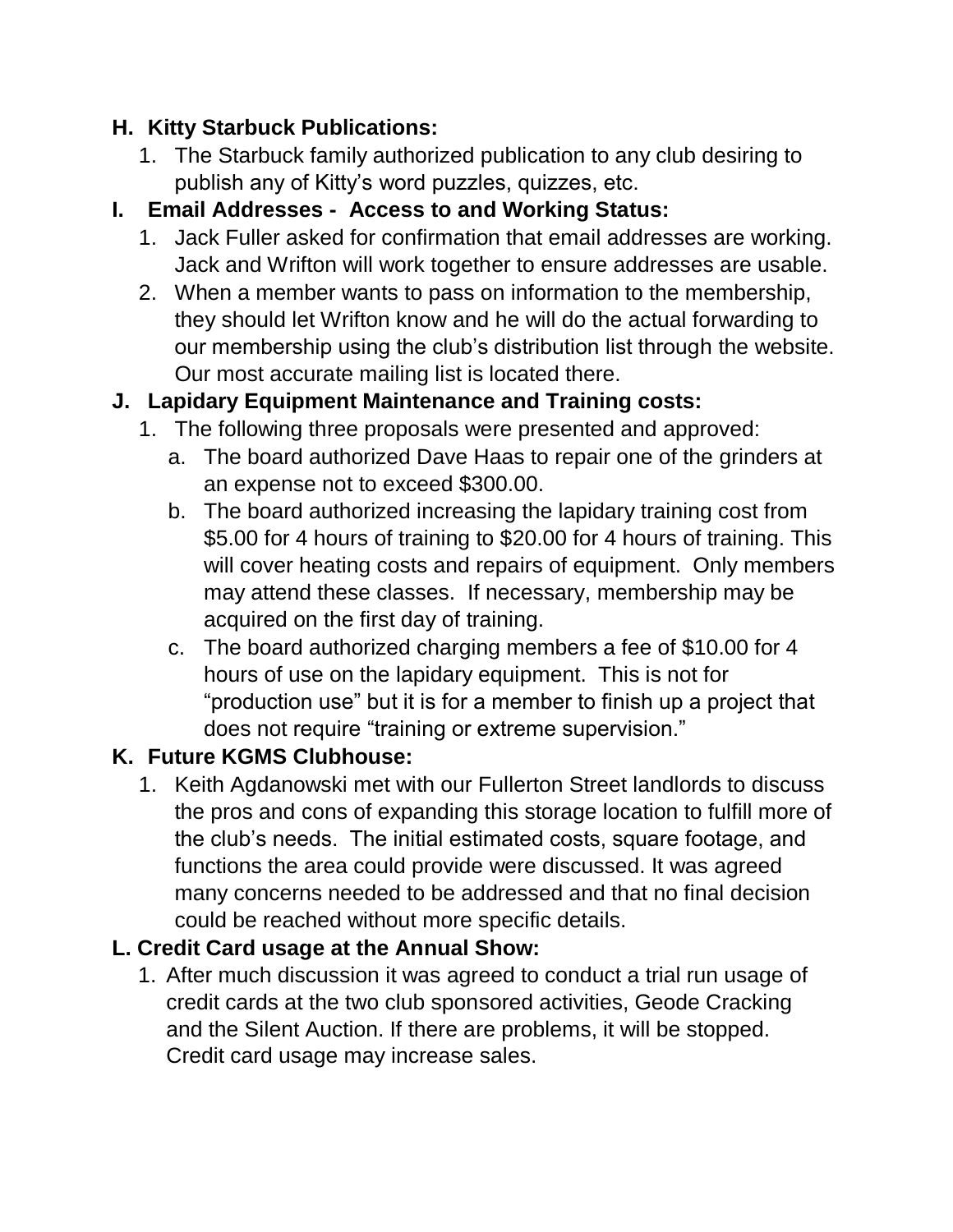#### **M. Education Committee:**

- 1. Donna Siebert is looking to add additional games to the Children's area. These games will add variety and also will have increased difficulty levels.
- 2. Starting in January/February the education committee will begin meeting.

#### **Meeting Was Adjourned.**

Allison VanNocker **Date Approved**: January 15, 2018 Recording Secretary **Exercise 2018** (corrected)